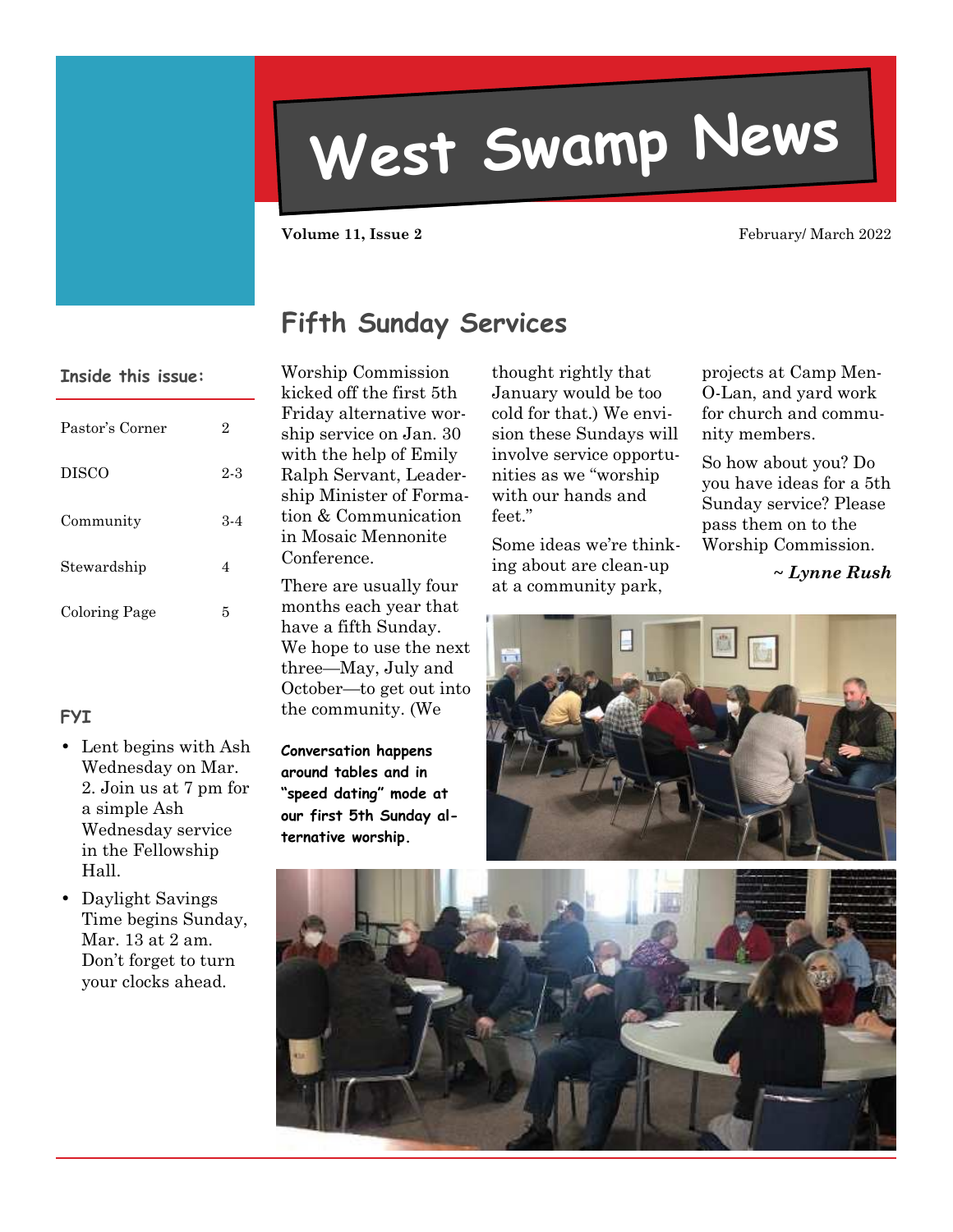#### **Pastor's Corner: The journey inward and the journey outward**

A lot of my time is spent communicating with people. Phone calls, text messages, e-mails, face-to-face conversations. And for me, preaching each week to the congregation I have come to know and love. But there's one vector of communication that for me transcends all of the others: prayer.

Prayer to me is a gift. When I pray by myself, I can pour out my heart to God, confident that God hears me. It's a great comfort to me that the creator of all things would be attentive to me, just as I am. Prayer has sustained me through the most difficult and painful experiences of my life. In Jeremiah 33:3, God says: "Call to me and I will answer you." That is a powerful promise.

There are times when I don't know quite how to pray, what to say. When I can't find the words to express what is in my mind and heart, I take comfort in the fact that the Holy Spirit is praying for me. Romans 8:26 and 27 says: "In the same way, the Spirit helps us in our weakness. We do not know what we ought to pray for, but the Spirit himself intercedes for us through wordless groans. And he who searches our hearts knows the mind of the Spirit, because the Spirit intercedes for God's people in accordance with the will of God."

What an incredible comfort, to know that I don't have to "say it right" in order for God to know what is in my heart and mind.

One of the other ways I experience the gift of prayer is praying with other people. I can remember praying with friends as a college student, opening up our lives to God to direct us where

God wanted us to go. I remember praying with my children when they were growing up, helping them learn to trust Jesus. And Sue and I have prayed together at the hardest and at the most joyful times of our life together. And all the times I have prayed with people in the hospital or during other hard times.

In 1 Thessalonians 5:17, Paul says simply: "Pray continually." I am grateful for the gift of prayer. Through it I have learned that God is loving, that God is powerful, that God is trustworthy. As the psalmist says: "Trust in him at all times, you people; pour out your hearts to him, for God is our refuge" (Psalm 62:8). I encourage you not to give up, but to persist in prayer.

Peace,

#### *~ Pastor Michael*

Discipling Commission is excited to take some new steps in our walk with Jesus this year! We developed two goals that focus on providing opportunities for study and growth outside of Sunday morning worship and Sunday School.

One of our goals is to start small groups with the hope of facilitating connections within the congregation. The first group will meet at 7pm on the 1st and 3rd Thursdays of the month to discuss the sermon. We will use discussion questions prepared by

Pastor Michael to guide our conversation and extend our understanding of the message topic. The second group will meet at 7pm on the 2nd and 4th Sundays of the month to engage in a book study. We are still working diligently to on our book choice and will announce it once we have decided. If you are interested in joining either of these small groups, please contact Katie Mood (267-733-2141 or k34auckland@gmail.com) or another member of DISCO. Remember, West Swamp has many 'small

groups' that you may already be a part of! For example, choir, quilting, or breakfast at Spor's all keep you connected and in fellowship with your church family.

Our second goal is to offer an informal and flexible meeting time on Sunday evening once a month. We envision Second Sunday! (second Sunday of every month) being a time for conversations, games, crafts, worship, testimony, and more. Addition-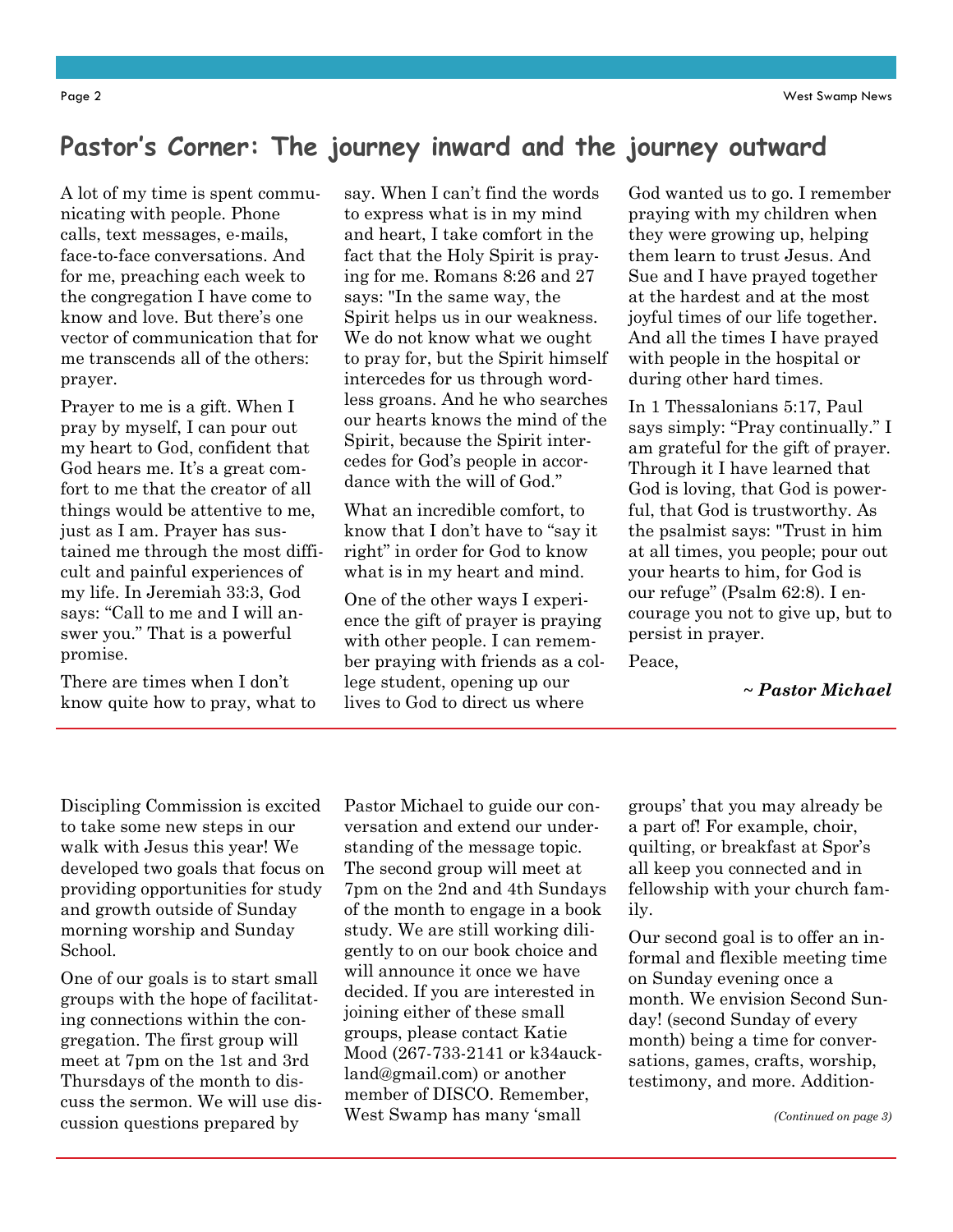# **DISCO: Walking with Jesus in 2022**

ally, this evening meeting is an excellent opportunity to invite family members, friends, and neighbors to church.

Sunday school continues to meet in a hybrid format as they work through The Bible Project. Please contact Lynne if you would like join the group.

Katie enjoyed leading Children's Church during Advent season. The kids made crafts and learned about the journey leading up to the birth of baby Jesus. DISCO will continue to keep a

*(Continued from page 2)* lesson and craft on hand in the

pre-K room for any spontaneous needs.

Finally, thank you to everyone who contributed to the congregational collage in the fellowship hall during advent. Visualizing God's goodness, embrace, song, face, robe, and dance with all of you was a pleasure!

*~ Katie Mood*



# **DISCO: Second Sunday! - A third Sunday surprise**

We wanted to get Second Sunday! started in February, but realized that Feb. 13 is Super Bowl Sunday. So this month DISCO will be hosting a bingo game night on Sunday, Feb. 20 at 6:30 pm.

Join us in the fellowship hall for a few fun games of bingo, a short devotional, and light refreshments. Invite a family member, friend, or neighbor and we will see you there!

*~ Katie Mood*



## **Community: Fellowship—Getting together**

We are looking forward to the arrival of spring, and now that January is over, we're counting the days!

Community Commission is planning Fellowship Hours with themes of Valentine's Day, and the first day of spring in March.

We are looking forward to being able to have more frequent gettogethers!

If you would like to help provide snacks for a Fellowship Hour, please let someone on the Community Commission know! Or maybe you would like to host one in honor of a special event such as a birthday or anniversary.

Community members this year are Nancy Jacobs, Deb Stevenback, Bev Mellan, Gretchen Isaak, Lori Farrell and Jan Wieand.

*~ Nancy Jacobs*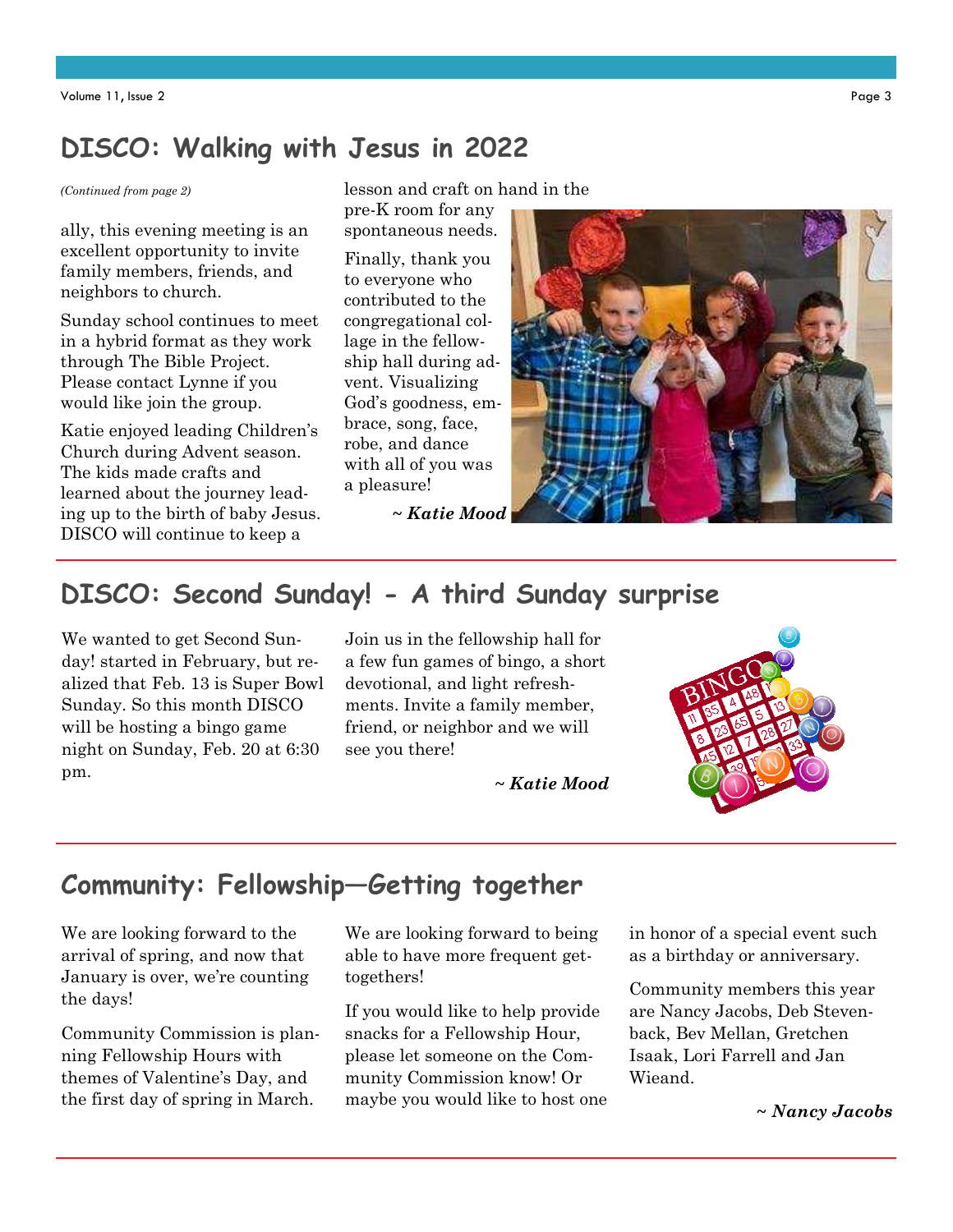#### **Stewardship: An Annual Business Meeting first**

I was recently included in an email chain regarding preparations for the January 30 worship service and I was surprised by the amount of computer technology and logistical planning that went into it. It's sometimes hard to appreciate all that goes on behind the scenes especially when all goes well on the day of the event.

On January 23 we held our first ever hybrid annual business meeting, with the meeting streamed live on zoom, before about fifteen members in the sanctuary. Although it was not like everyone being there under one roof, it was the next best

thing. Those attending via zoom were projected in gallery format on the screen up front.

And so, the meeting was conducted in most respects as normal with oral reports and affirmative votes taken for the slate of Church Officers (still looking for a few more men/ women "full of the Spirit") and the 2022 budget.

Of note was a discussion around the wearing of masks during Sunday services. A question was raised if consideration has been given to perhaps designating one side of the Sanctuary as mask optional. We were able to hear comments and opinions from a

good number of people which give us all some new perspectives as we worship through this evolving pandemic. For now, the Ministry Team will continue to monitor the COVID-19 transmission rates in the area and endeavor to guide our worship services with the health and safety of our most vulnerable in the forefront.

We are very appreciative of Lynne and those others behind the scenes who worked to make this year's hybrid format annual business meeting a success.

> *~ Randy Rush Moderator Deacon Stewardship Commission*

## **Community: Signs of hope**

We are all encouraged by the recent decline in COVID-19 transmission in our area, as we are all looking forward to an end to the global pandemic. Hopefully this trend will continue, and we pray for a time when we can all safely be together, "face-to-face." We are thankful for healthcare workers, first responders and all who are using their God-given gifts to help others.

*"There are different kinds of gifts, but the same Spirit distributes them. There are different kinds of service, but the same Lord. There are different kinds of working, but in all of them and in everyone it is the same God at work. Now to each one the manifestation of the Spirit is given for* 

*the common good." – 1 Corinthians 12:4-7 NIV* 

The Ministry Team is following CDC guidelines and local data from the PA Department of Health to help determine the best safety measures for our church family. We are hopeful that guidelines will be eased soon. We have faith that God will lead us through to the end of this unprecedented challenge, and that he will continue to work through us as we carry on with God's work here in our community.

In short, these are the current guidelines from the Department of Health while transmission of the virus is still high:

#### **Stopping the Spread**

We know layered prevention strategies can slow the spread of COVID-19 and help protect against serious illness, hospitalization, and death. To protect yourself and others, remember to:

- Get vaccinated.
- Get boosted.
- Wear masks in public indoor spaces, regardless of vaccination status.
- Consider taking a COVID-19 at -home-test prior to gathering with others.

Please encourage your friends and family to adopt these prevention and safety measures too.

*~ Nancy Jacobs*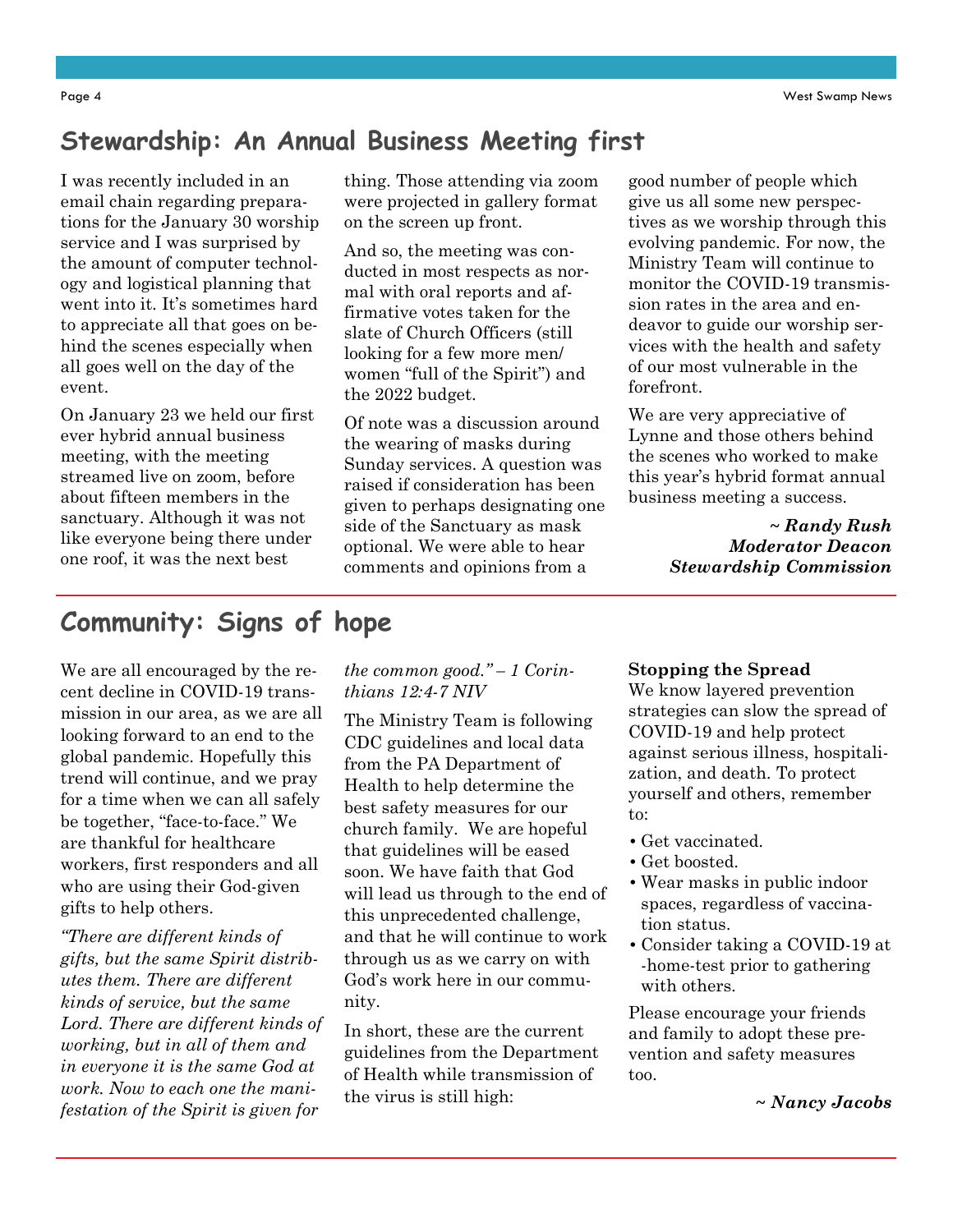